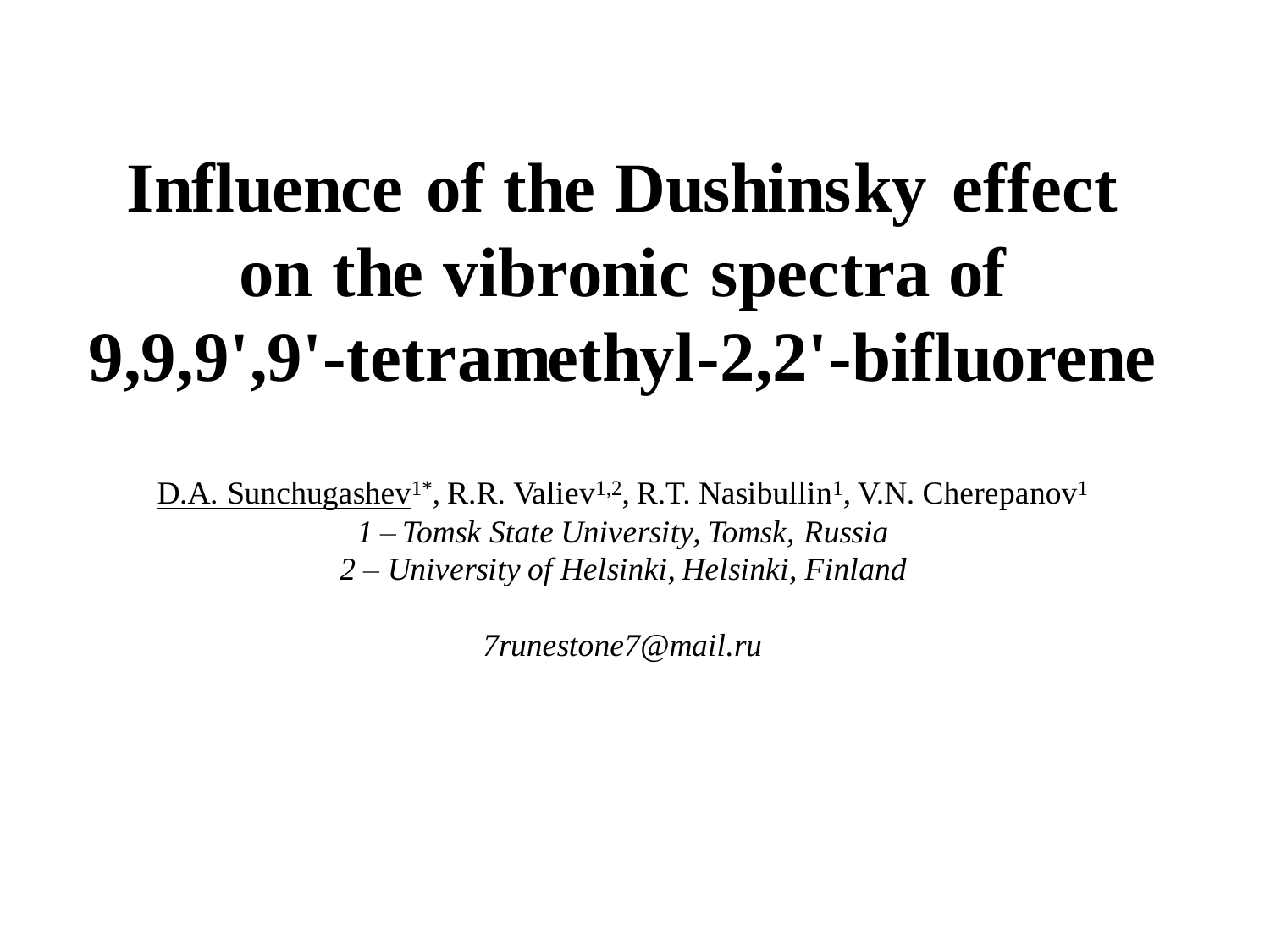## **Influence of the Dushinsky effect on the vibronic spectra of 9,9,9',9'-tetramethyl-2,2'-bifluorene**



Fig.2 Vibronic fluorescence spectra of 9,9,9',9'-tetramethyl-2,2'-bifluorene

| Transit<br>ion        | Band         | $\lambda_{exp}[13]$ ,<br>nm | $\lambda_{\text{teor}}, \text{nm}$ | $\omega$ , cm <sup>-1</sup>                                                                                   | FC (without<br>Duschinsky<br>effect)                                                                                                 | $\omega$ , $cm^{-1}$                                                                                                                                                             | FC (with the<br>Duschinsky<br>$effect[2]$ )                                                                                                                                                           |
|-----------------------|--------------|-----------------------------|------------------------------------|---------------------------------------------------------------------------------------------------------------|--------------------------------------------------------------------------------------------------------------------------------------|----------------------------------------------------------------------------------------------------------------------------------------------------------------------------------|-------------------------------------------------------------------------------------------------------------------------------------------------------------------------------------------------------|
| $S_1 \rightarrow S_0$ | $\mathbf{1}$ | 365                         | 371                                | 19<br>30<br>82<br>135<br>158                                                                                  | $2.7*10^{-4}$<br>$3.5*10-4$<br>$3*10^{-5}$<br>$1.9*10^{-5}$<br>$3.7*10^{-5}$                                                         | 22<br>33<br>89<br>124<br>133<br>155                                                                                                                                              | $1.4*10^{-6}$<br>$2.2*10^{-5}$<br>$3.2*10^{-6}$<br>$3.1*10-7$<br>$1.6*10^{-6}$<br>$9.1*10-7$                                                                                                          |
|                       | 2            | 385                         | 394                                | 1692<br>$19\times30$<br>$19\times82$<br>$19 \times 135$<br>$19\times158$<br>19×1692<br>$30\times19$<br>30×135 | $6.4*10^{-5}$<br>$3.4*10^{-4}$<br>$3.0*10^{-5}$<br>$1.9*10^{-5}$<br>$3.7*10^{-5}$<br>$6.2*10^{-5}$<br>$3.5*10^{-4}$<br>$2.5*10^{-5}$ | 1656<br>$22\times33$<br>$22\times89$<br>$33\times22$<br>$33\times89$<br>$33\times124$<br>$33\times133$<br>$33\times155$<br>33×1656<br>$133\times33$<br>$133 \times 89$<br>155×33 | $9.5*10-7$<br>$1.0*10^{-5}$<br>$1.5*10^{-6}$<br>$1.1*10^{-5}$<br>$2.4*10^{-5}$<br>$2.3*10^{-6}$<br>$1.2*10^{-5}$<br>$7.1*10^{-6}$<br>$7.2*10^{-6}$<br>$1.2*10^{-5}$<br>$1.8*10^{-6}$<br>$7.1*10^{-6}$ |
|                       | 3            | 404                         | 424                                | $135\times19$<br>$135\times30$<br>$158 \times 19$<br>1378×30<br>$1692 \times 19$<br>1692×30                   | $1.9*10^{-5}$<br>$3.5*10^{-5}$<br>$3.6*10^{-5}$<br>$1.6*10^{-5}$<br>$6.2*10^{-5}$<br>$8.1*10^{-5}$                                   | 359×33<br>564×33<br>$571 \times 33$<br>731×33<br>$731\times89$<br>1656×22<br>$1656 \times 33$<br>1656×89<br>1656×133                                                             | $1.4*10^{-6}$<br>$1.4*10^{-6}$<br>$2.3*10^{-6}$<br>$2.3*10^{-6}$<br>$4.7*10^{-7}$<br>$4.6*10-7$<br>$7.0*10-6$<br>$1.0*10^{-6}$<br>$5.5*10^{-7}$                                                       |

Table1. Spectral caharacteristics of 9,9,9',9'-tetramethyl-2,2'-bifluorene

[1] *Jo J.* et al. Synthesis and Characterization of Monodisperse Oligofluorenes // Chem. Eur. J. – 2004. – V. 10. – P. 2681-2688.

[2] *Duschinsky F.* Meaning of the Electronic Spectrum of Polyatomic Molecules. The Frank-Condon Principle // Acta Physicochim. URSS 7 1937. P.551-566.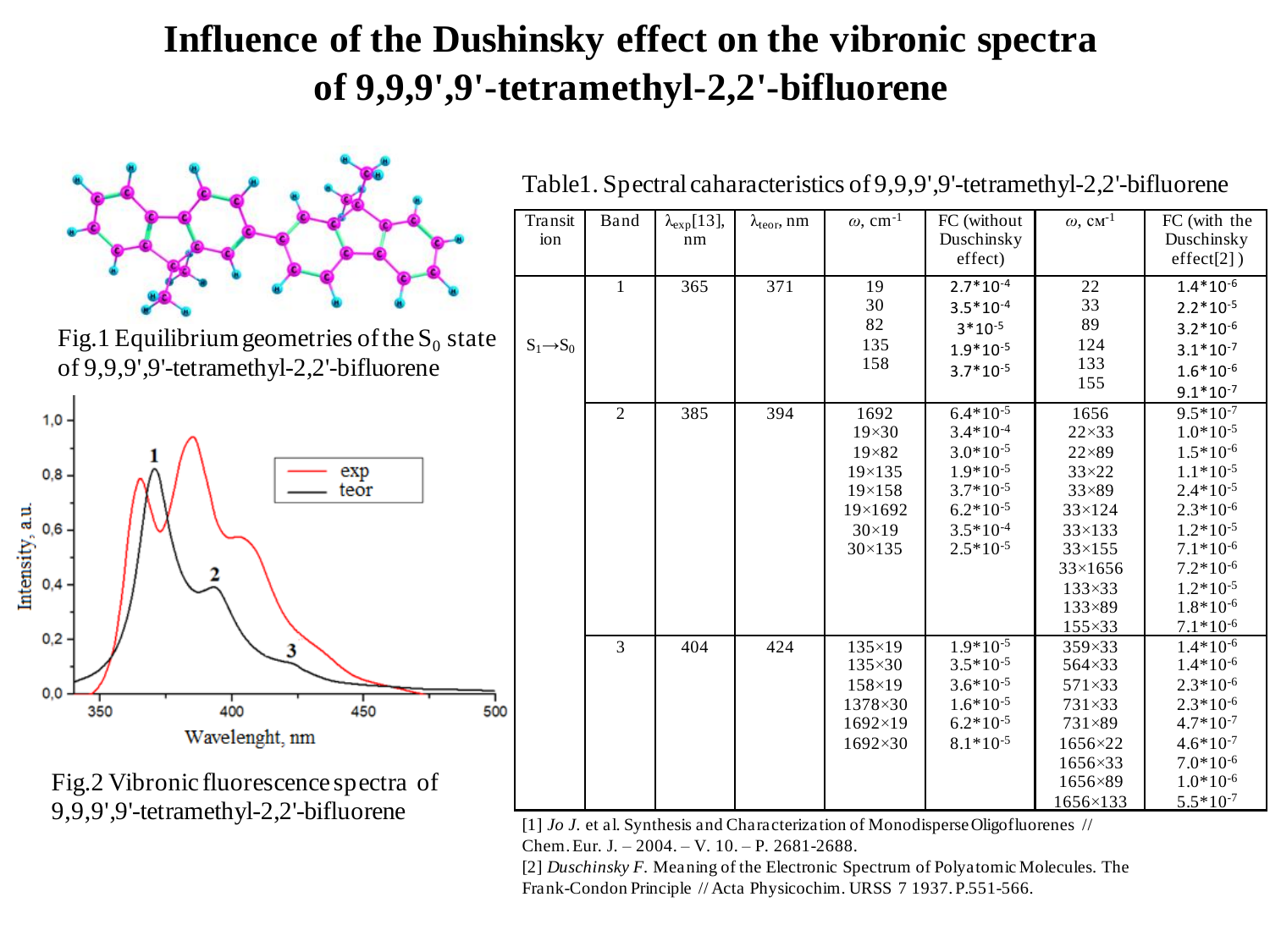## **Influence of the Dushinsky effect on the vibronic spectra of 9,9,9',9'-tetramethyl-2,2'-bifluorene**

 $\overline{T}$ 



Table2. Spectral caharacteristics of 9,9,9',9'-tetramethyl-2,2'-bifluorene

| Transit<br>ion        | Band           | $\lambda_{\exp}[1],$<br>nm | $\lambda_{\text{teor}},$<br>nm | $\omega$ , cm <sup>-1</sup>                                                                                                                                  | FC (without<br>Duschinsky<br>effect)                                                                                                                                                   | $\omega$ , $cm^{-1}$                                                                                                                                                                                                                                             | FC (with the<br>Duschinsky<br>effect[2]                                                                                                                                                                                                  |
|-----------------------|----------------|----------------------------|--------------------------------|--------------------------------------------------------------------------------------------------------------------------------------------------------------|----------------------------------------------------------------------------------------------------------------------------------------------------------------------------------------|------------------------------------------------------------------------------------------------------------------------------------------------------------------------------------------------------------------------------------------------------------------|------------------------------------------------------------------------------------------------------------------------------------------------------------------------------------------------------------------------------------------|
| $S_0 \rightarrow S_1$ | $\mathbf{1}$   | 327                        | 319                            | 22<br>33<br>89<br>120<br>133<br>153<br>155                                                                                                                   | $2.4*10^{-7}$<br>$9.9*10-7$<br>$1.3*10-7$<br>$3.0*10-8$<br>$2.0*10-7$<br>$1.8*10-8$<br>$5.4*10-8$                                                                                      | 19<br>30<br>82<br>126<br>135<br>158<br>571                                                                                                                                                                                                                       | $7.8*10-8$<br>$1.7*10^{-7}$<br>$2.0*10-8$<br>$4.9*10^{-9}$<br>$3.3*10-9$<br>$1.2*10-8$<br>$1.2*10-8$                                                                                                                                     |
|                       | $\overline{c}$ | 301                        | 303                            | 1656<br>$22\times33$<br>$22 \times 133$<br>$33\times22$<br>$33\times89$<br>$33\times120$<br>33×133<br>33×1656<br>89×22<br>89×33<br>89×133<br>$120 \times 33$ | $6.1*10^{-8}$<br>$1.0*10^{-6}$<br>$2.0*10^{-7}$<br>$1.0*10^{-6}$<br>$5.6*10-7$<br>$1.2*10-7$<br>$8.2*10-7$<br>$2.5*10-7$<br>$1.4*10^{-7}$<br>$5.6*10-7$<br>$1.1*10-7$<br>$1.2*10^{-7}$ | 724<br>1692<br>$19\times30$<br>$19 \times 82$<br>$19 \times 126$<br>$19 \times 135$<br>$19 \times 158$<br>$30\times19$<br>$30\times42$<br>$30 \times 82$<br>$30\times126$<br>$30 \times 135$<br>$30\times158$<br>$1692 \times 19$<br>1692×30<br>$1692 \times 82$ | $1.2*10-8$<br>$1.3*10-8$<br>$5.4*10^{-7}$<br>$6.9*10-8$<br>$1.6*10-8$<br>$1.0*10-8$<br>$4.5*10-8$<br>$5.5*10^{-7}$<br>$4.9*10^{-8}$<br>$1.5*10-7$<br>$3.5*10-8$<br>$2.4*10-8$<br>$8.3*10-8$<br>$4.2*10-8$<br>$8.9*10^{-8}$<br>$1.1*10-8$ |

[1] *Jo J.* et al. Synthesis and Characterization of Monodisperse Oligofluorenes // Chem. Eur. J.  $-2004 - V.$  10.  $- P. 2681 - 2688.$ 

[2] *Duschinsky F.* Meaning of the Electronic Spectrum of Polyatomic Molecules. The Frank-Condon Principle // Acta Physicochim. URSS 7 1937. P.551-566.